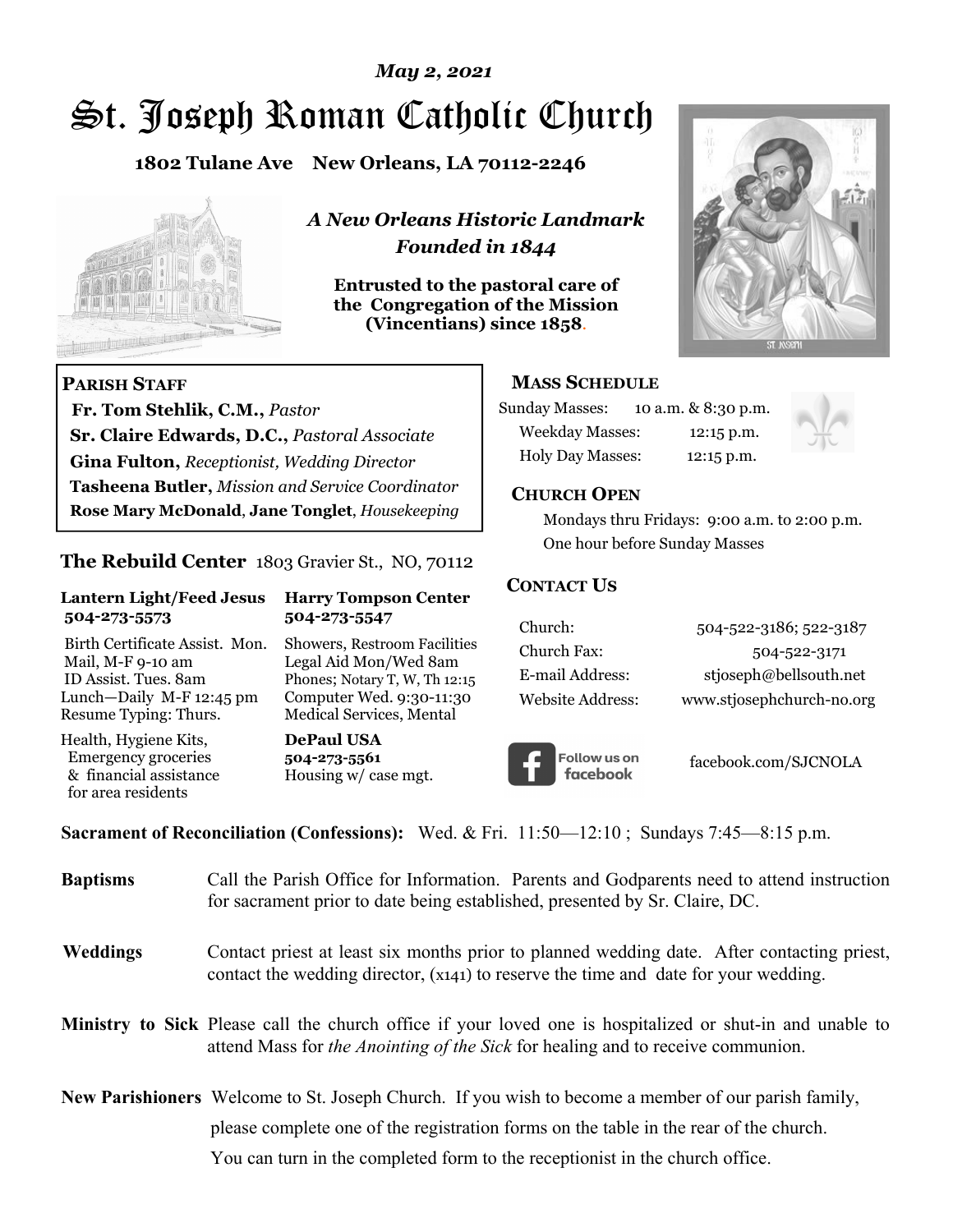## **Fifth Sunday of Easter May 2, 2021**



 **10:00 am** *St. Joseph Parishioners and Benefactors*

 **8:30 pm Joseph Morales, Jr. +; Michael Wallace +; Myron Eva Guillory +** 

| Monday, May 3, 2021—Ss Phillip & James<br>12:15 pm Souls in Purgatory; Mitzi Orkus<br>Tuesday, May 4, $2021-$<br>12:15 pm Tom Sharp; William Butler + | <i>Sunday, May 2, One in Faith #</i> 1018<br><b>READINGS FOR THE WEEK</b><br>Monday: 1 Cor 15:1-8; Ps 19:2-5; Jn 14:6-14 |
|-------------------------------------------------------------------------------------------------------------------------------------------------------|--------------------------------------------------------------------------------------------------------------------------|
| Wednesday, May $5, 2021$ —<br>12:15 pm Fatherhood; Mary J. Butler +                                                                                   | Tuesday: Acts 14:19-28; Ps 145; Jn 14:27-31<br>Wed.: Acts 15:1-6; Ps 122:1-5; Jn 15:1-8                                  |
| Thursday, May $6, 2021$ —                                                                                                                             | Thursday Acts 15:7-21; Ps 96:1-10; Jn 15:9-11                                                                            |
| 12:15 pm Souls in Purgatory; Hilda Zollinger +                                                                                                        | Friday: Acts 15:22-31; Ps 57:8-12; Jn 15:12-17                                                                           |
| Friday, May 7, $2021$ —<br>12:15 pm Susan Spalluto; Alida Zollinger +                                                                                 | Saturday: Acts 16:1-10; Ps 100:1-5; Jn 15:18-21<br>Sunday: Acts 10:25-36, 44-48; Ps 98:1-4;<br>1 Jn 4:7-10; Jn 15:9-17   |

#### **YOUR PRAYERS ARE ASKED FOR THE FOLLOWING PARISHIONERS , WHO ARE IN NEED OF HEALING:**

 Dorothy Alexander, Jorge Arzuaga, Beatrice Augustin, Anthony Blaise, Clarke Bordelon, Lawrence & Mamie Brown, Angelle Campbell; John & Cindi Caron, Julianna Chevalier; Betsy Conners, Sue Dakote, Gretchen Delo, Joyce Delo, Mary Duet, John & Kathleen Gebbia, Sylvia Daily-Powell, Joseph Delay, Terry Eggleston, Linda Elwood, Francis Frught, Heather Faircloth, Frances Fiegler, Darrell & Ramona Ford, Donald Frazier, June & Mark Eiserloh, Shirley Gaither, Roselyn Hansen, John Hakanson, Sarah Hollier-Watkins, Marvin Johnston, Jim Karam, Bill Kroetz, Nowell Lacking, Ken & Bette Kussman, Landy Lanza, James Leung, Andrew Marino, Sara Marino, Karen McCoy, Donna Moore, Maura O'Donovan, CHF, Tina Roderfeld, Bernie Saul; Pippy Sanders, Louise Sonnier, Mel & Gaspar Schiro; Theard

Simms, Fr. Tom Stehlik, CM, Virginia Stehlik, Malcolm Taylor, Jane Tonglet, Fritz Tripkovich, Corliss Truhill; Georgiana Prevost, Marion Vaughn, Juanita Ware, Cathleen Ward, Warren Webster, Mary Willis, Lynn Williams, C & JA Slocum.

## **US Bishop's Letter on Racism** *OPEN WIDE OUR HEARTS part II*

At significant times in our history, the bishops have written to express their pastoral concern over the scourge of racism, which some have called our country's original sin. In 1958, the bishops wrote to condemn the blatant forms of racism found in segregation and "Jim Crow" laws.6 Ten years later, they wrote to condemn the scandal of racism and the policies and actions that led to so much frustration that violence erupted in many cities.7 In 1979, the bishops wrote on how racism still affected so many of our brothers and sisters, highlighting the structural and institutional forms of racial injustice evident in the economic imbalances found in our society.

With the positive changes that arose from the civil rights movement and related civil rights legislation, some may believe that racism is no longer a major affliction of our society— that it is only found in the hearts of individuals who can be dismissed as ignorant or unenlightened. But racism still profoundly affects our culture, and it has no place in the Christian heart. This evil causes great harm to its victims, and it corrupts the souls of those who harbor racist or prejudicial thoughts. The persistence of the evil of racism is why we are writing this letter now. People are still being harmed, so action is still needed.

What is needed, and what we are calling for, is a genuine conversion of heart, a conversion that will compel change, and the reform of our institutions and society. Conversion is a long road to travel for the individual. Moving our nation to a full realization of the promise of liberty, equality, and justice for all is even more challenging. However, in Christ we can find the strength and the grace necessary to make that journey. In this regard, each of us should adopt the words of Pope Francis as our own: let no one "think that this invitation is not meant for him or her."9 All of us are in need of personal, ongoing conversion. Our churches and our civic and social institutions are in need of ongoing reform. If racism is confronted by addressing its causes and the injustice it produces, then healing can occur.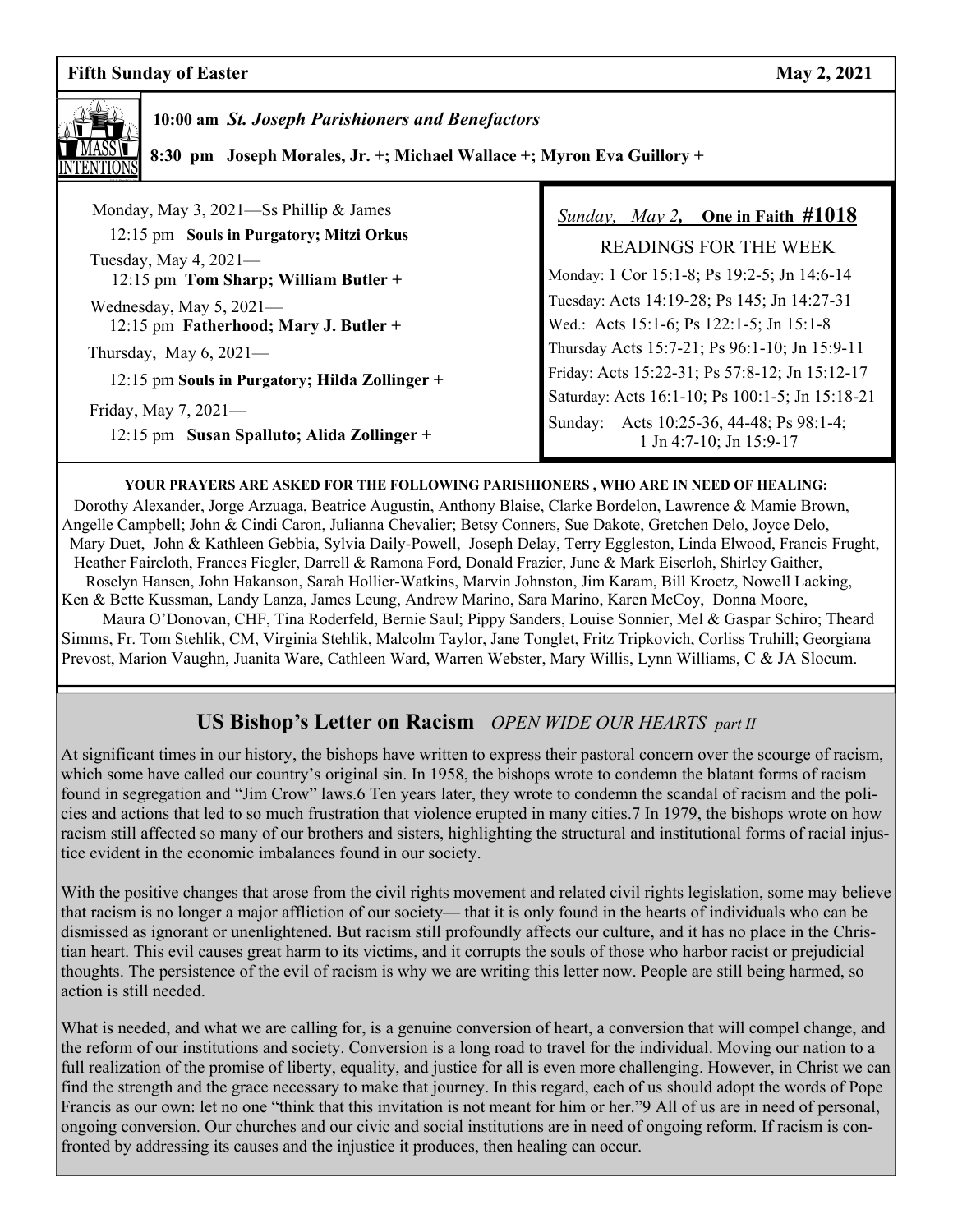**I am the way, the truth and the life, says the Lord**. *— John 14:6*

Please pray for **Lennin Arroyo**, **Joseph DiMaggio** III, **Jeffrey Merritt** and **Andy Gonzalez** to the Transitional Diaconate for the Archdiocese of New Orleans and **Joseph Odongo** for Toronto, who will be ordained on Saturday, May 22, 2021 at the Cathedral.

**TREASURE & STEWARDSHIP**

 **April 11, Parish..…….……\$ 4,992.00 Retired Priests...…….……… 812.00** *Thank you for your generosity*

## **BEARING FRUIT**

 Few of us, when we meditate on the image of the vine and branches, stop to really think about how God "prunes" us. For some, we are already producing fruit for the kingdom, in deed and truth as John says, perhaps raising a family, being active in our parish, and so on. But even those branches which are bearing fruit, the Gospel tells us, can be pruned to produce still more. Today Saul, freshly "pruned" by his conversion, arrives in Jerusalem and meets resistance. Since he had been persecuting Christians, this was only natural. But even after he is accepted and begins to bear fruit, he meets further adversity, and his letters are filled with many accounts of how his trials "pruned" him to produce greater fruit for the kingdom. Like him, as long as we remain in Christ we will continue to bear fruit and, when the will of the Father determines it is time to prune us, the strength of the true vine must enable us to endure it.



## **TODAY'S READINGS**

**First Reading** — Barnabas reported to the apostles how Saul had seen the Lord on the way (Acts 9:26-31).

**Psalm** — I will praise you, Lord, in the assembly of your people (Psalm 22).

**Second Reading** — This is God's commandment: that we may believe and love (1 John 3:18-24).

Gospel — I am the true vine; whoever remains in me will bear much fruit (John 15:1-8).

**ARCHDIOCESAN NATURAL FAMILY PLANNING CLASSES** With professional instruction, Natural Family Planning has proven itself to be safe, effective, and a moral way for couples to plan their families. It is a method which respects the meaning of human sexuality as God created it and thus marital love is enhanced and strengthened. This class series the Office of Marriage and Family Life is offering in the SymptoPro™ Method of Natural Family Planning via Zoom on May 1, May 15, May 29 and June 26, 2021, from 9:00 a.m. – noon. Cost is \$105.00 and includes all classes and materials. Preregistration is required. Register online https:// nolacatholicfla.regfox.com/sympto-thermal-nfp-course.

The Divine Mercy Parish Legion of Mary invites you to attend an evening of prayer for our country at Divine Mercy Parish on May 31st, Memorial Day, to honor the men and women who died while serving in the U.S. military. The Evening will start at 6:30 PM with Mass, to be followed by the Patriotic Rosary. For more information, please visit https://www.divinemercyparish.org/events/evening-of-prayer-for-our-country

# **Pope Francis'** *May* **Intention Fundamental Rights**

 For those who risk their lives while fighting for fundamental rights under dictatorships, authoritar ian regimes and even in democracies in crisis.

## **SANCTUARY CANDLE AND MASS INTENTIONS**

 The Sanctuary Candle is burning this week to pray for **Jorge Arzuaga.** To reserve the Sanctuary Candle in memory of someone or for a special intention, call the church office (504-522- 3186). The offering is \$15 for one week. The offering for Mass intentions is \$5.00 for a Mass.

#### **CHARTER FOR THE PROTECTION OF CHILDREN AND YOUNG PEOPLE**

In response to the Charter for the Protection of Children and Young People from the United States Conference of Catholic Bishops, the Archdiocese of New Orleans continues to make the Hot Line available for anyone who has been hurt or sexually abused by anyone who works for the Church. The Hot Line continues to be available; the number is (504) 522-5019. In continuing our commitment to support and to heal, we invite and encourage individuals who have been hurt or sexually abused recently or in the past by clergy, religious or other employees of the Archdiocese to call our Hot Line and your message will be received confidentially by a mental health professional. Anyone can make a direct call during regular business hours to the Victims' Assistance Coordinator at (504) 861-6253.